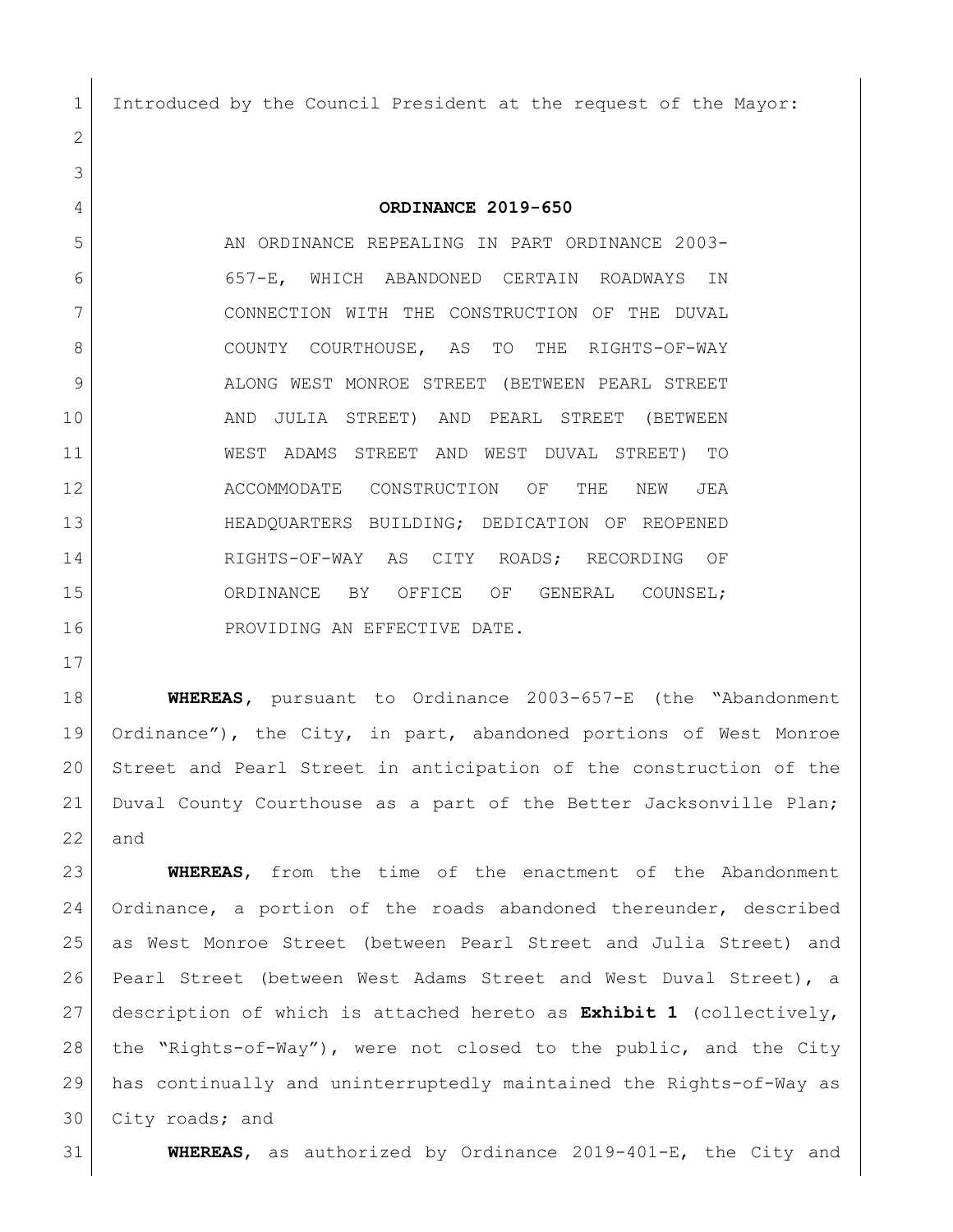Ryan Companies US, Inc. ("Developer") have entered into that certain Purchase and Sale Agreement dated July 8, 2019 ("Agreement"), pursuant to which the Developer will purchase an 4 approximately 1.52 acre parcel of unimproved real property located at 337 West Adams Street (the "Property"), which is bounded to the west and north by the abandoned Rights-of-Way, and to construct thereon an approximately 207,810 square foot office building and 8 | structured parking facility to serve as the new JEA headquarters; and

 **WHEREAS,** pursuant to the Agreement, the City is obligated to file this Ordinance in order to open and rededicate the previously abandoned Rights-of-Way adjacent to the Property, as depicted on **Exhibit 1** attached hereto; now therefore

**BE IT ORDAINED** by the Council of the City of Jacksonville:

 **Section 1. Ordinance 2003-657-E Repealed in Part.** Ordinance 2003-657-E (the "Abandonment Ordinance"), attached hereto as **Exhibit 2** and incorporated herein by this reference, regarding the abandonment of a portion of the right-of-way along West Monroe Street and Pearl Street as necessary to accommodate the construction of the Duval County Courthouse, is hereby repealed in part as to that certain portion of West Monroe Street (between Pearl Street and Julia Street) and Pearl Street (between West Adams 23 Street and West Duval Street), a description of which is attached hereto as **Exhibit 1** and incorporated herein by this reference. The purpose of the partial repeal of the Abandonment Ordinance is to re-establish and dedicate as City roads the Rights-of-Way.

 **Section 2. Dedication as City Road.** Pursuant to the affidavit attached hereto as **Exhibit 3** and incorporated herein by this reference, since the date of the enactment of the Abandonment Ordinance in 2003 the Rights-of-Way, as depicted on **Exhibit 1** attached hereto and incorporated herein by this reference, were not